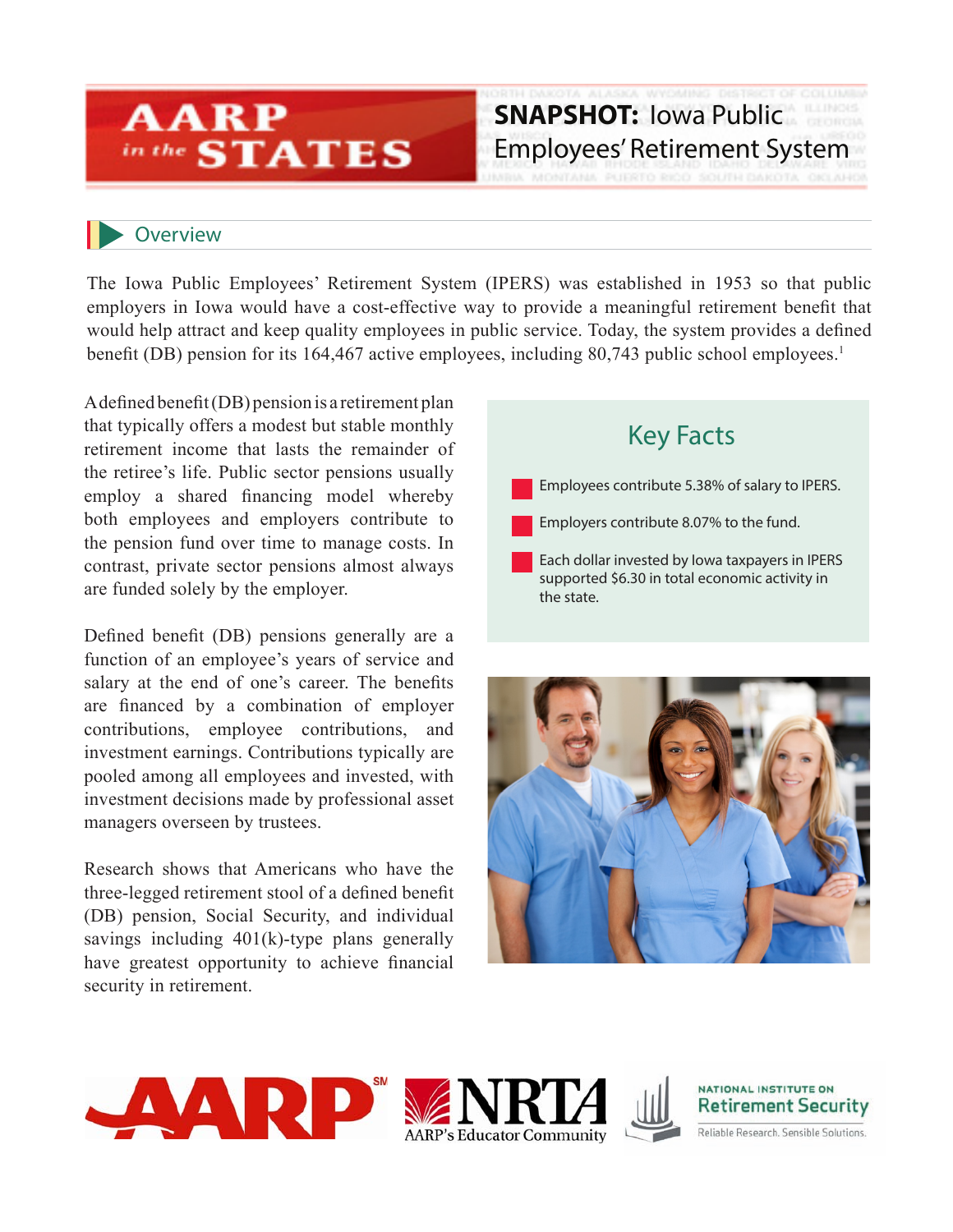#### Key Iowa Data2

The chart below summarizes the key data for IPERS, as of June 30, 2011:

|                                                                                                                                             | <b>IPERS</b>   | <b>School Employees</b> |
|---------------------------------------------------------------------------------------------------------------------------------------------|----------------|-------------------------|
| Total active employees                                                                                                                      | 164,467        | 80,743*                 |
| Total retired members and survivor beneficiaries                                                                                            | 98,540         | 51,884                  |
| Average annual retirement pension benefit                                                                                                   | \$14,808       | \$21,588**              |
| Employer contribution rate***                                                                                                               | 8.07%          |                         |
| Employee contribution rate***                                                                                                               | 5.38%          |                         |
| Net assets                                                                                                                                  | \$23.1 billion |                         |
| <b>Funded ratio</b>                                                                                                                         | 79.9%          |                         |
| Unfunded actuarial accrued liability                                                                                                        | \$5.7 billion  |                         |
| * Excluding community college employees.<br>** Among new 2011 retirees.<br>*** Employer and employee contribution rates as of July 1, 2011. |                |                         |

### The Economic Impact of Iowa Pensions<sup>3</sup>

Expenditures made by retirees of state and local government provide a steady economic stimulus to Iowa communities and the state economy. Within the state of Iowa, 2012 expenditures stemming from state and local pensions supported:

- 23,853 jobs that paid \$933.1 million in wages and salaries
- \$3.6 billion in total economic output
- \$447.3 million in federal, state, and local tax revenues

Each dollar paid out in pension benefits supported \$1.74 in total economic activity in Iowa.

Each dollar "invested" by Iowa taxpayers in these plans supported \$6.30 in total economic activity in the state.



 $1$  This excludes community college employees.

<sup>&</sup>lt;sup>2</sup> All data, unless otherwise noted, as of June 30, 2011.

<sup>&</sup>lt;sup>3</sup> Rhee, N. 2014. *Pensionomics 2014 Measuring the Economic Impacts of DB Pension Expenditures*. Washington, DC: National Institute on Retirement Security.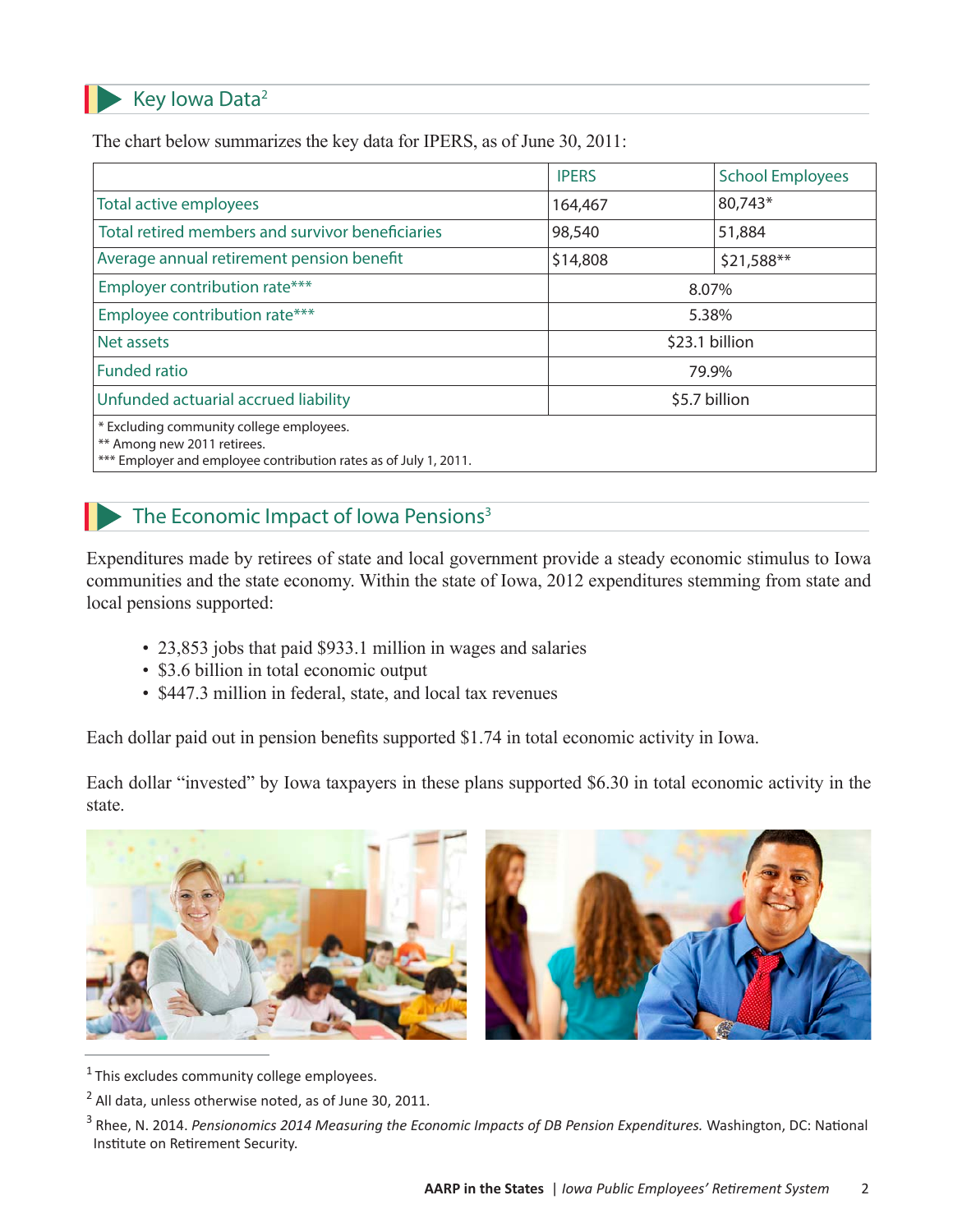## **AARP** in the **STATES**

# **Iowa Public Pensions By the Numbers**

The following provides a snapshot of key data relative to the **Iowa Public Employees' Retirement System (IPERS)**. IPERS was established in 1953 so that public employers in Iowa would have a cost-effective way to provide a core retirement benefit that would help attract and keep quality employees in public service. Today, the system provides a defined benefit (DB) pension, a retirement plan that typically offers a modest but stable monthly retirement income that lasts the remainder of a retiree's life.

**\$6.30** Total economic activity in Iowa for each dollar invested by Iowa taxpayers in **IPERS** 

**\$3.6 billion** Total economic output in Iowa created in 2012 when public sector retirees spent their pension income.

**\$447.3 million** Federal, state and local tax revenues generated by spending of Iowa public pension income.

**23,853** Jobs created from pension income spending by Iowa state and local

164,467 Total active members of **IPERS** 

**\$14,808** Average annual retirement pension income.

**5.38** Percentage of salary that Iowa state employees currently contribute from every paycheck to their pension benefit to share the funding responsibility. Nationally, the median employee contribution rate is 5%.

**60** Percentage of pre-retirement income replaced by the defined benefit (DB) plan for an employee with 30 years of service. A replacement ratio of 80% from all income sources is considered adequate for a secure retirement.

zone spending by Iowa state and local<br>government retirees.<br>**238** Number of teachers retained each year solely due to the defined benefit (DB) plan.

> **\$2.5 million** Teacher turnover cost savings generated by the retention affect of the defined benefit (DB) pension.

All data comes from either IPERS or the National Institute on Retirement Security.







**NATIONAL INSTITUTE ON Retirement Security** 

Reliable Research, Sensible Solutions.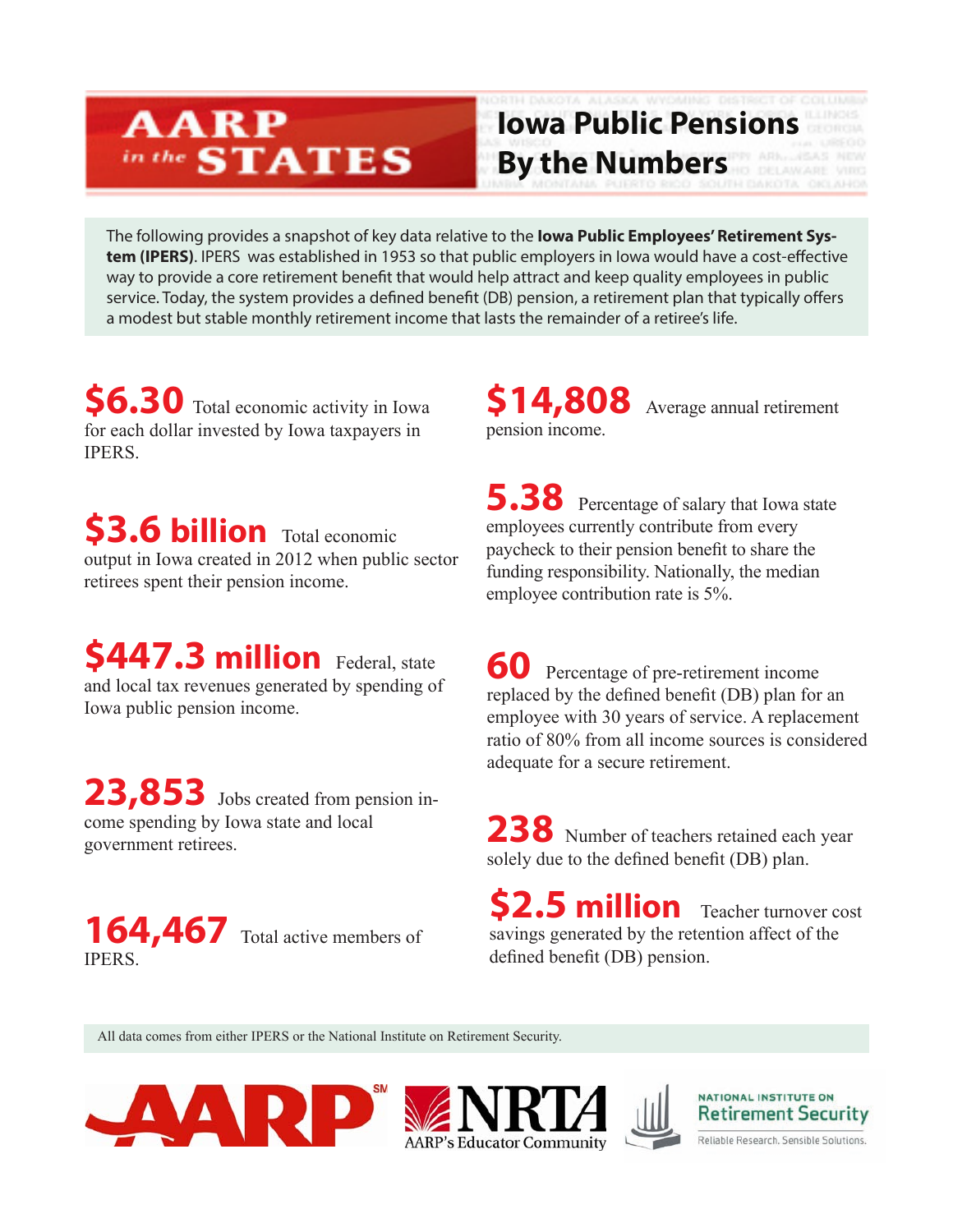### **ARP STATES** in the

#### **Overview**

As early as the turn of the 20th century, American legislators seemed to understand the importance of teacher quality to students' education. A 1917 report on public education noted that, "A school teacher's work is personal, direct, and positive. It works for the good or the ill of each pupil."<sup>1</sup>



Defined benefit (DB) pension plans were first introduced for teachers in the United States to help with the recruitment of high quality educators, and as an incentive to keep those educators in the teaching profession. By 1916, some form of retirement plan was available to public schoolteachers in 33 states. It was thought that such a retirement system might serve two purposes: 1) bringing more diverse, and highly qualified teachers into the profession; and 2) creating a more productive workforce that actually saves public employers money, as one dollar in pension benefits was seen as worth more than a dollar in salary.<sup>2</sup>

**SNAPSHOT:** Pensions

WYOMING DISTRICT OF COLUMBIA

**for Iowa Teachers TREAD ARKLINSAS NEW** 

All public school teachers in Iowa have pension coverage through the Iowa Public Employee Retirement System (IPERS).

The IPERS plan covers  $80,743$  active school employees, $3$ and 51,884 retired school employees and beneficiaries. As of July 2011, Iowa teachers contribute 5.38% out of each of their paycheck to the pension fund. Among 2011 retirees, the average school employee retirement benefit was \$21,588 per year, or \$1,799 per month.

The IPERS pension generally replaces 60% of pre-retirement income for a teacher with 30 years of service. Most experts find that a replacement ratio of 80% or more, from all income sources, is adequate for a secure retirement.







NATIONAL INSTITUTE ON **Retirement Security** 

Reliable Research. Sensible Solutions.